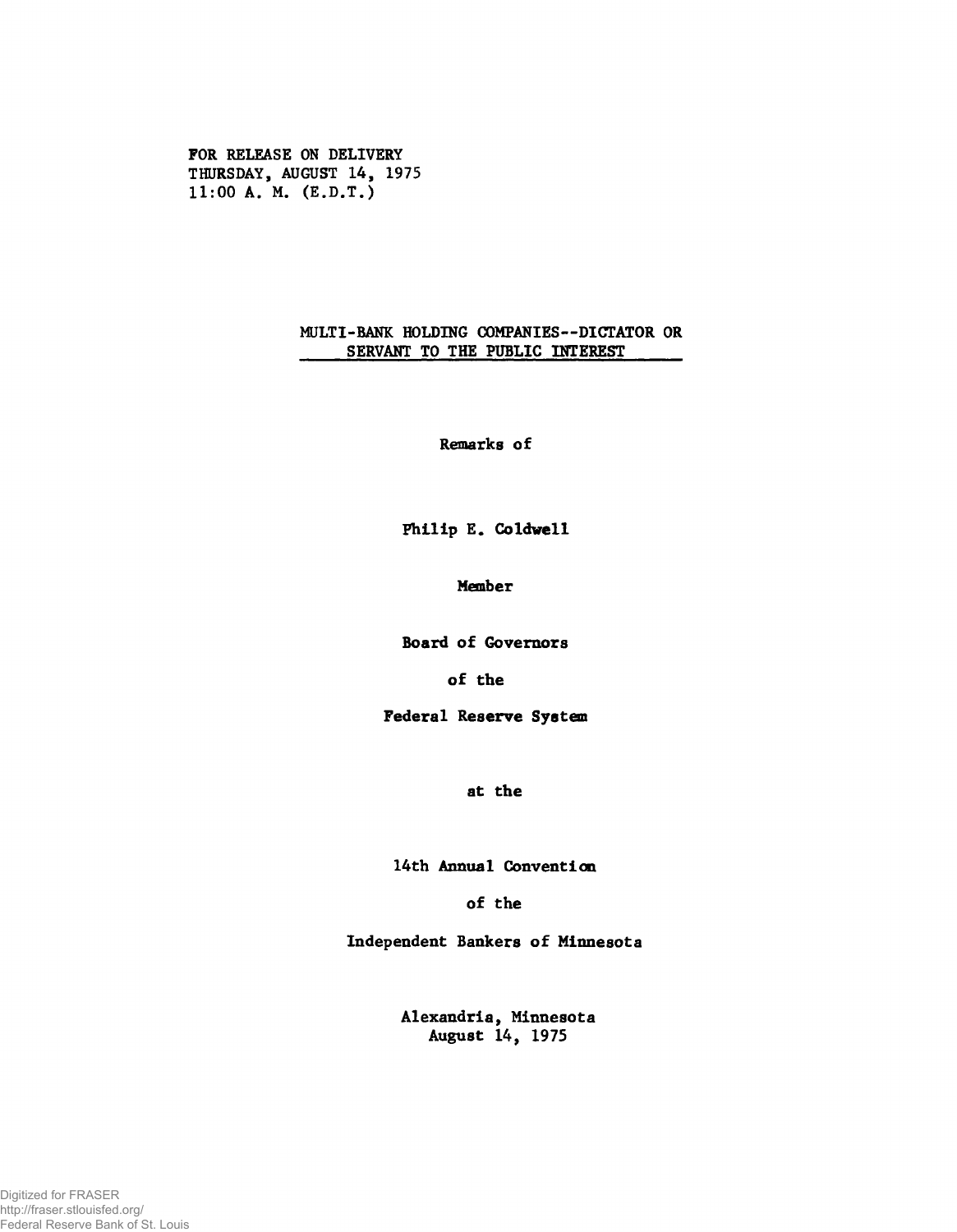## **Multi-Bank Holding Companies--Dictator or** Servant to the Public Interest

**In developing my talk to you today, I recognized that many of you are philosophically attuned to and have membership in the Independent Bankers Association. Presumably, this means that you have a strong interest in maintaining independent ownership of banking institutions throughout the United States. I have a strong interest in that same idea though at a less comprehensive level. But I suspect that you view me more as the defender of large banks and bank holding companies. Let us see if we can blend our interests to find a common ground. Of course I speak only for myself, not the Board or any other of my associates in the Federal Reserve System.**

**I hope to persuade you that the Federal Reserve has no intention of concentrating bank ownership to the point of monopoly control for any banking market, and that the Federal Reserve is handling the regulation of multi-bank holding companies in a responsible and effective manner. Similarly, I hope to persuade you that there is a reasonable consensus which can be reached between those who favor multi-bank holding companies and those who are primarily interested in independent bank ownership. Further, it is my hope to obtain some recognition from you that the holding company device is a means of achieving greater competition in a sheltered and restricted-entry industry, and that**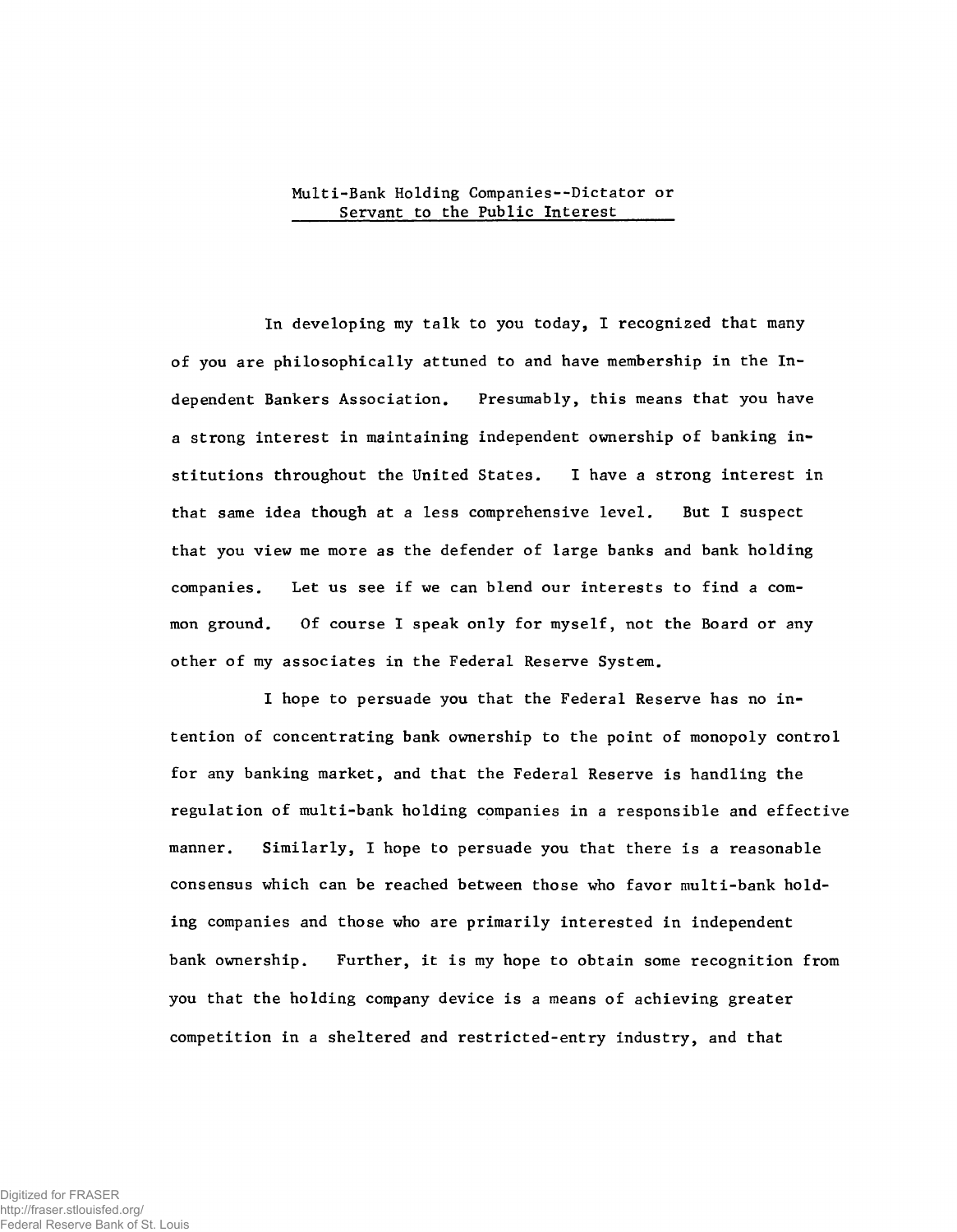**holding companies can increase the credit facilities for the people of this nation and through competition provide banking facilities in a broader form and perhaps at a lower cost.**

**I think that you will agree that some members of the banking industry have fallen short of the desired target of full service to their communities, especially the vibrantly growing sectors, and that in some banking markets competition is not a driving force.**

**For my part, I can freely recognize that affiliation with a multi-bank holding company is probably not the best route for all financial institutions. As a matter of fact, only 15 per cent of all banks are presently affiliated. Furthermore, I recognize that small consumer-oriented retail banks are the least likely to join multi-bank holding companies and that, especially in the suburban metropolitan areas, the continued presence of independent banks is a strong innovative and procompetitive force.**

**Having laid out for you my aims for this speech, let us quickly review the purposes of the Holding Company Act as amended in 1970. It will be recalled that the basic holding company legislation of 1956 did not regulate the one-bank holding company and consequently one of the specific aims of the 1970 amendments was to close that loophole of nonregulation. It was clear that the loophole had to be closed because, in the late 1960!s, many large banks began to form one-bank holding companies, and some expanded their operations sharply.**

-2-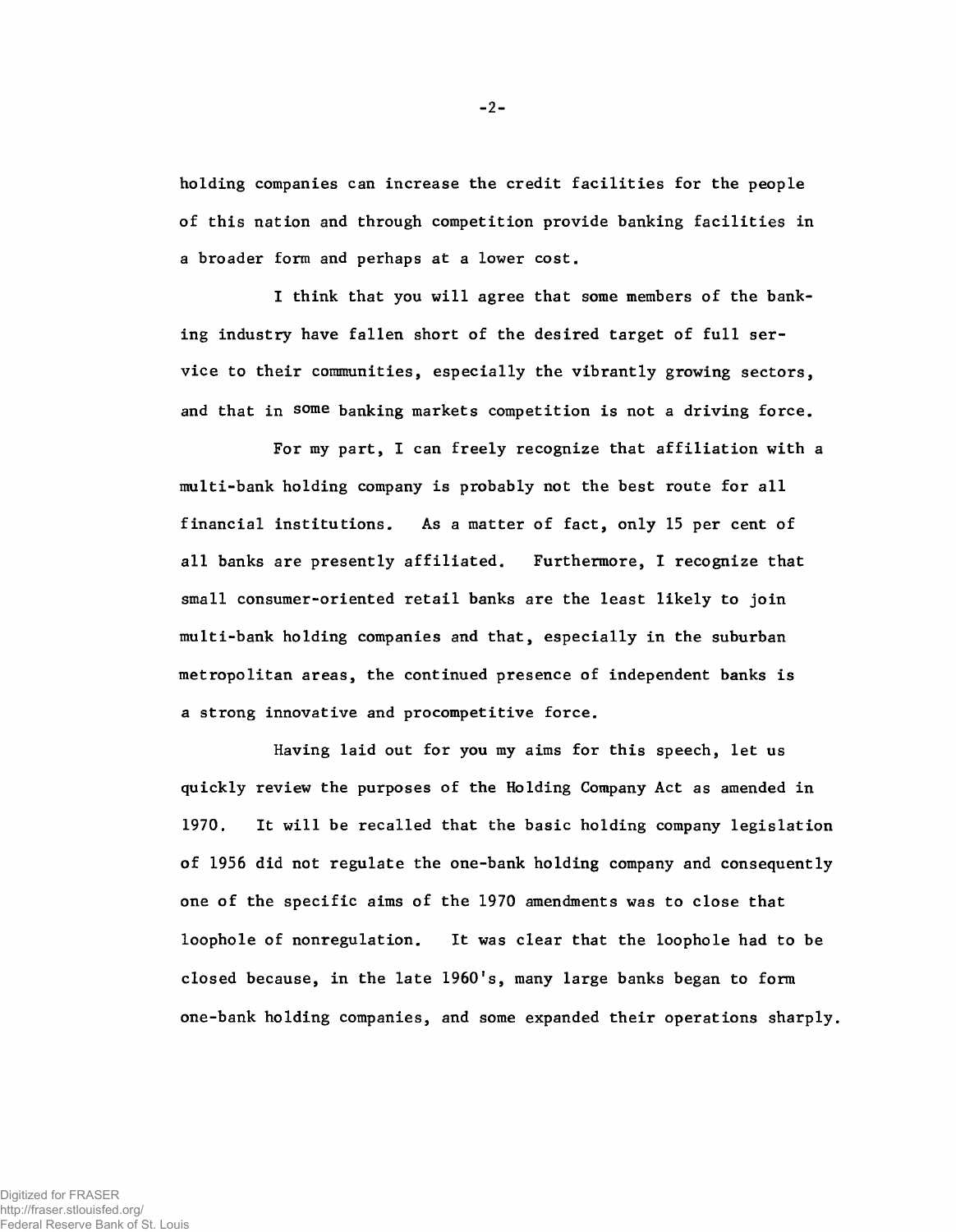**Additionally, the law was amended to permit holding company entry into a substantially greater range of non-bank activities. But the range of such activities was limited by requiring that the activity must be closely related to banking and that performance of the activity by bank holding companies must be in the public interest.**

**This background of purpose helps explain the large number of one-bank holding companies in existence today, but why have we continued to see the expansion of the multi-bank holding company structure? There are at least three basic reasons. First, the aggregate capital of a holding company can be used to better serve the community. Laws which limit the amount of credit extended to a single borrower are mainly based upon the capital and surplus of the particular institution. Through efficient participations of overlines, the multibank holding company can, in effect, aggregate the capital and surplus of its banks, and thus can achieve a greater lending limit to serve the growing industries of the community. I should note here that this function is also performed through the correspondent banking system, which has served our economy well. There are certain frictions inherent in this system, however, that are not inherent in the holding company system.**

**The second reason for multi-bank holding company formation is structural because in states where branching is prohibited or limited, the holding company device serves as a substitute for branching. Admittedly, there are major problems in using holding company**

-3-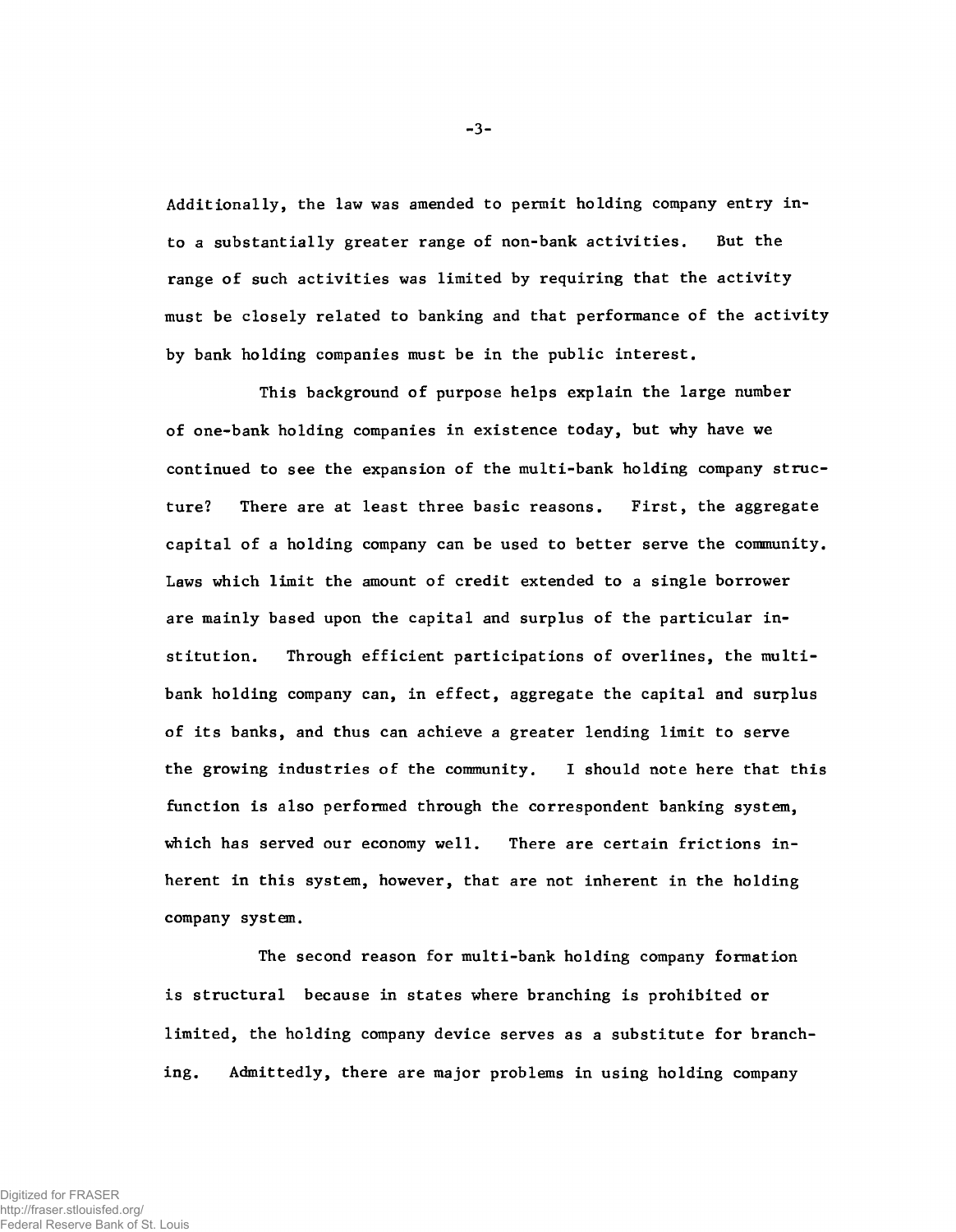**subsidiaries as substitutes for branching. Of course, legal and regulatory restrictions are usually greater for a bank than for a branch. Flow of funds restrictions, for example, would be greater between banks in a holding company than between branches in a bank; loan restrictions for the bank would be greater; and the initial capital requirement would ordinarily be higher for the bank. In addition, banks are much more difficult to open and close than are branches. With all of the panoply of a unit bank--a charter, a board of directors, individual capitalization and a variety of other limitations— opening or closing a bank is costly in terms of both time and money. Primarily because of these factors, furthermore, the psychological impact on the community of closing a bank is ordinarily high compared with closing a branch; and thus the cost to the public image of the banking organization is higher. But for the expansion-minded bank in a unit-banking state, faced with limited growth at one location, the multi-bank holding company device can be an attractive alternative.**

**A third reason for holding company affiliation has been the favorable tax treatments. Not only can bank owners trade their shares in for the shares of the multi-bank holding company and defer tax liabilities, but the holding company benefits from savings associated with filing consolidated tax returns. Subsumed in this argument is**

-4-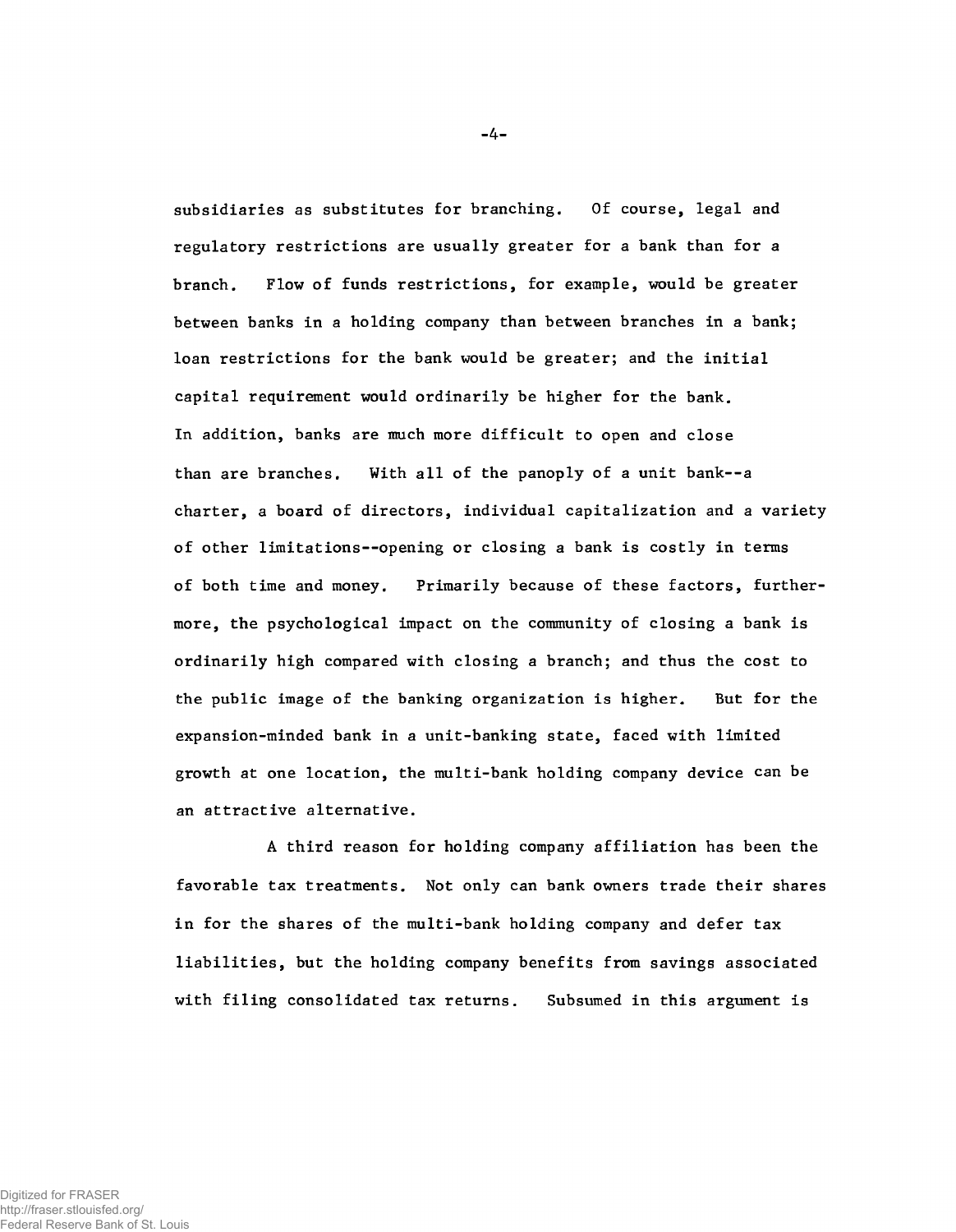**of course the ability of owners of the shares of small banks to achieve a more marketable stock through exchange for the more widely held multi-bank holding company shares.**

**With these and other basic reasons for a holding company affiliation, a large number of banks have moved into holding company status, many of them during the past four and a half years since the amendment to the Bank Holding Company Act. In the early phases of this new law the Federal Reserve,being assigned to the job of administration, had a set of conditions to clarify before the full impact of the Act could be achieved. For example, in some states there was an initial restructuring of ownership already in place. Owners of large chains of banks found it possible to move some of these banks into multi-bank ownership status. Similarly, for very large banks with partially-owned affiliates, there was an immediate effort to restructure ownership and bring these affiliates into full holding company subsidiary status. Such efforts were limited, however, and divestiture of some affiliates was required where competing positions were in evidence. For a number of major banks converting into multibank holding company status, there were affiliates who competed between themselves and whose aggregation into a single multi-bank holding company would have given that holding company an unreasonably large position in a single market. In those instances, a very sharply reduced level of holding company subsidiaries were permitted from the former affiliates.**

-5-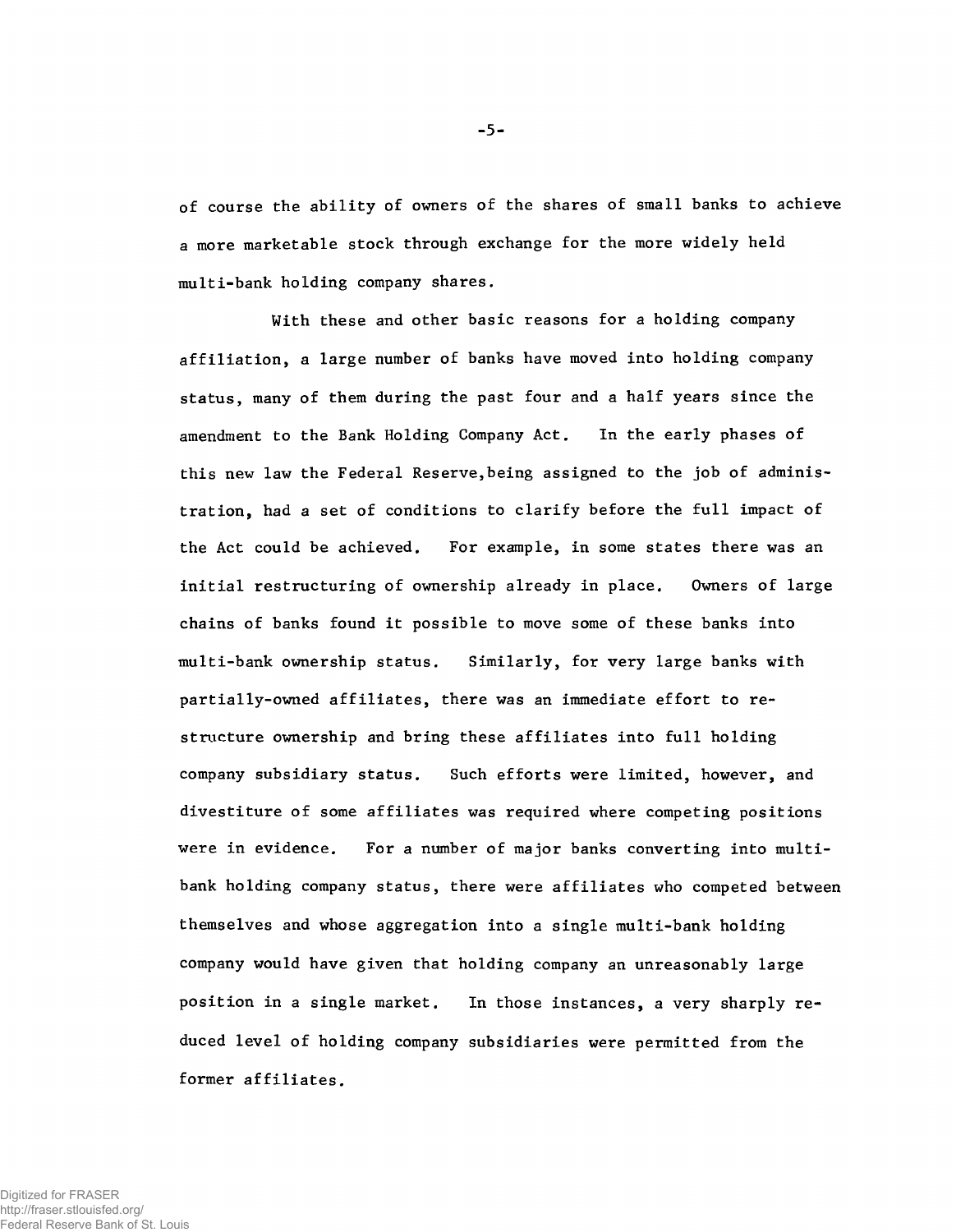**Another area of administrative problems related to divestiture of bank holding company ownership of impermissible assets. For example, some bank holding companies owned shopping centers, oil wells, manufacturing companies, and a variety of other non-banking concerns. Some of the bank holding companies were required, or will be required, to divest such concerns. Similarly, divestiture agreements were sought where the basic holding company itself was in a non-banking field ¿nid did not wish to convert to a bank holding company.**

**Finally, in the early administration, the Federal Reserve was required to review the potential bank-related lines of activity in which bank holding companies might be allowed to engage. Such bank related lines were established usually after public hearings. For the Board and for the Federal Reserve staff, these reviews necessitated substantial educational efforts as we attempted to assimilate and digest large quantities of new information. In those activities determined to be permissible, we also had to struggle with a number of analytical problems that had not previously been considered. Perhaps the best example of such problems involved the determination of relevant product and geographic markets for those activities. Such determination was necessary to form a basis for competitive considerations.**

**Our recent administration of the bank holding company law has centered more upon the problems resulting from individual holding company acquisitions, than upon the expansion of permissible areas of**

-6-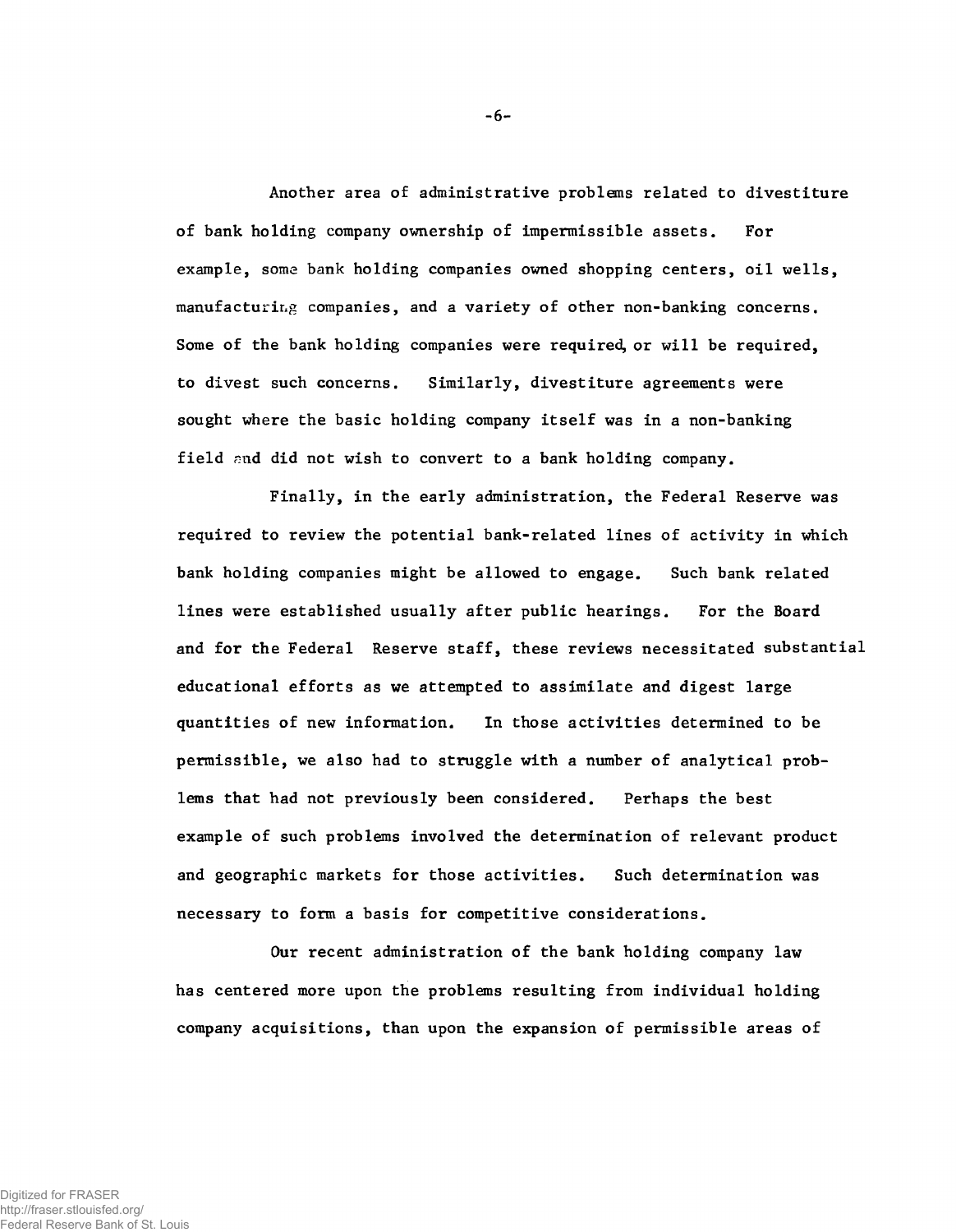**activity. It has been the Board's position, for example, that a holding company should provide financial strength to its subsidiaries. Thus when we see a holding company applying for ownership of a subsidiary and recognize an unusually heavy debt burden for acquisition of the subsidiary, we are quite often bent in the direction of denial of that acquisition request. Similarly, where we find that the financial strength of bank subsidiaries is being diluted by transfers into the bank of less-than-fully satisfactory assets from other holding company subsidiaries, that finding has become an important consideration regarding the holding company's application to expand. Further, we have resisted the expansion of holding companies where it has been shown that capital is inadequate, earnings are weak, assets are of poor quality, or where there is an exceptionally heavy reliance on short-term interest sensitive funds.**

**Other problems recently addressed in the administration of the Holding Company Act include non-accrual loan problems and intracompany transfer problems. Non-accrual status has been particularly evident in loans to the real estate industry, but has been in evidence in certain business loans also. Where such loans become a heavy portion of a particular bank holding company's assets, the Board has been increasingly reluctant to approve further expansion. The intracompany transfer problem is manifest in those situations where difficult credits have been financed by either sale of the loan to the bank subsidiary or by loans from a bank subsidiary to the non-bank subsidiary.**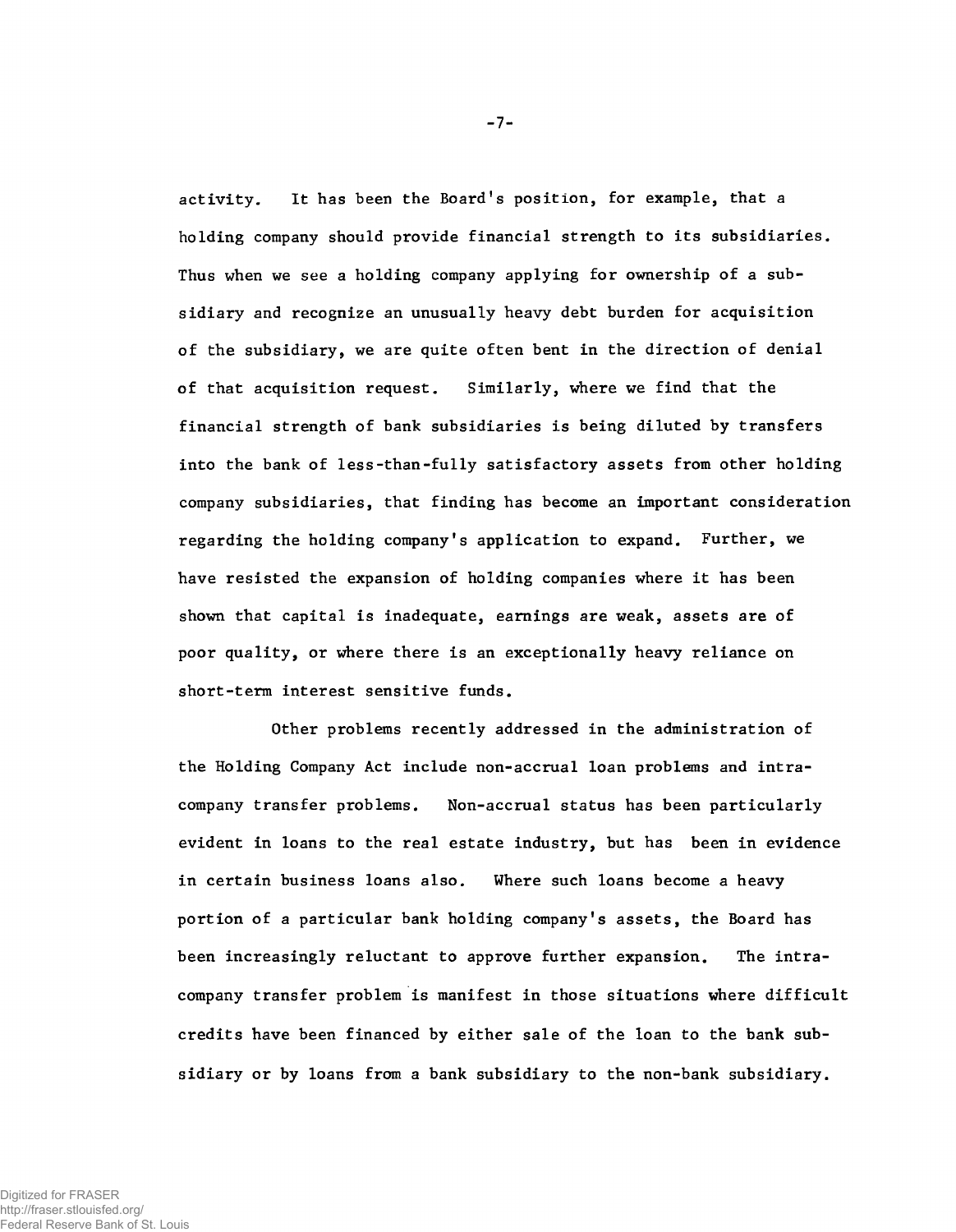**Overriding all of these problems has been the requirement of the Board of Governors that there be a demonstration of the public benefits from acquisition of either bank or non-bank companies. We have generally insisted that there be some demonstrated public benefit in the form of improved service, more and broader outlets for credit, increased competition between credit-granting institutions, or a potential reduction in cost of credit. In those limited cases where some anti-competitive results have been demonstrated, we have approved the cases only where the public needs and benefits have been clearly evident and of sufficient importance to outweigh the anticompetitive effects.**

**More recently, the Board has also been especially concerned with adequate capital and liquidity, managerial strength, and ability to service any acquisition debt incurred. In case after case around the Board table, the Members of the Board have insisted that the fundamental strengths of the holding company and its banking subsidiaries be demonstrated before an expansion can be approved. The Board has paid special attention to the managerial strength of both the holding company and its subsidiaries. Similarly, we have focused attention on the ability to service debt where the holding company requests approval for an acquisition using debt as a means of payment. The Board has been insistent that a clear schedule of repayment be established and that a clearly reasonable forecast of earnings sufficient to cover that repayment be presented.**

-8-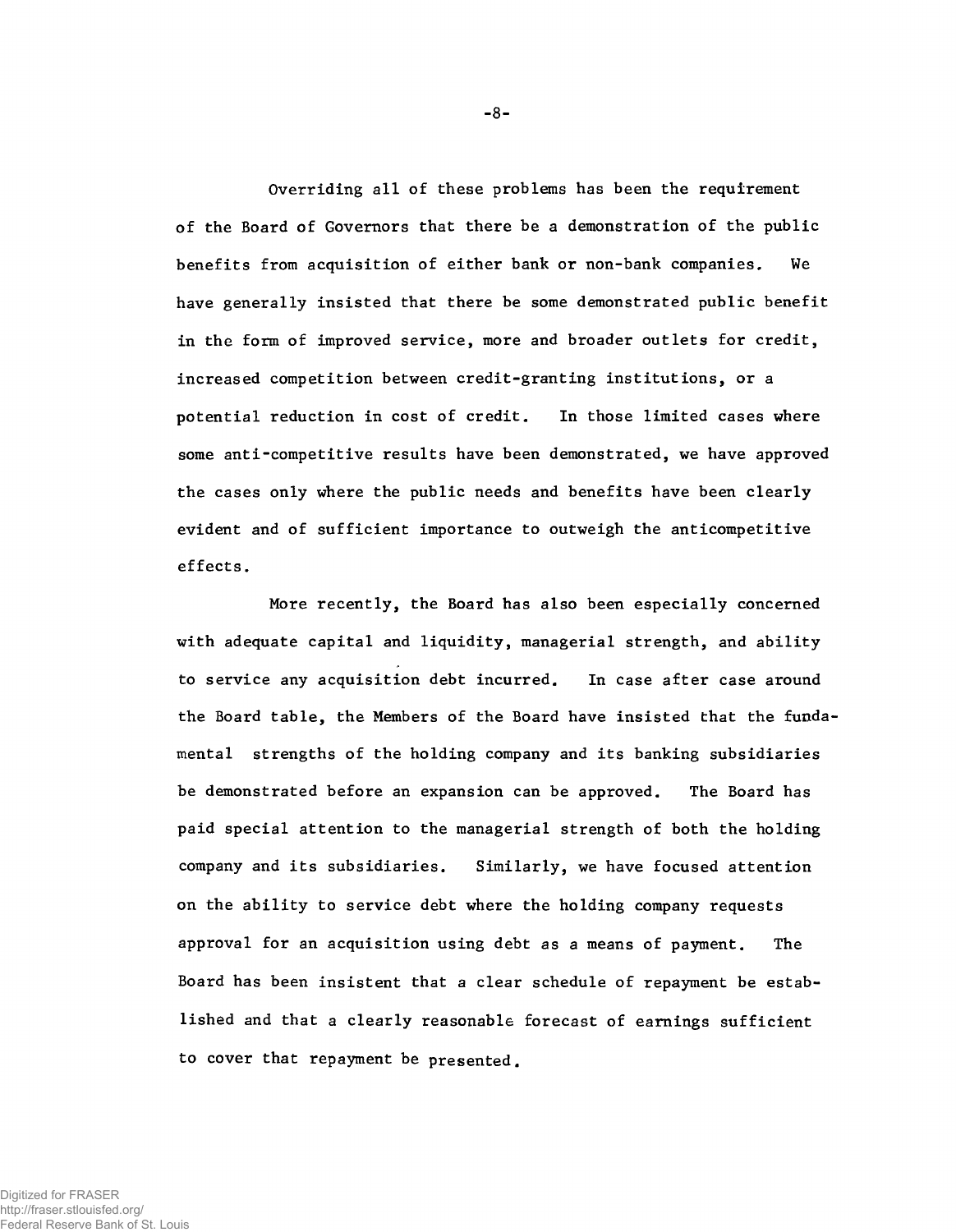**Finally, the Board has been paying careful attention to the pattern of structural development in banking within markets and states, as well as across the nation. It is almost a uniformly accepted fact among multi-bank holding companies that acquisitions of even limited size banks within any market where the holding company already holds a dominant position, are likely to be denied by the Board, barring some unusual and clearly demonstrated public benefit. Significant horizontal acquisitions for established multi-bank holding companies are, therefore, few and far between in the realm of applications coming before the Board. Instead, where a multi-bank holding company** wants to expand in its own market, de novo applications are the safest **rule of the day. The Board has ordinarily been disposed to approve such applications because, unlike the horizontal acquisition of an existing bank, the d¿ novo acquisition does not immediately increase the concentration of banking resources and does not remove an independent decision-maker from the market. In my opinion, even the de novo applications may come under more severe questioning, if the application relates to a banking market where the banking office per population ratio is nearing the comparable ratio elsewhere. I recognize that the creation of an excessive number of banks or banking offices could be detrimental to the long-term public interest, if the community is already well served and if such offices were to so diminish the profitability of existing offices that the resultant**

**-** 9**-**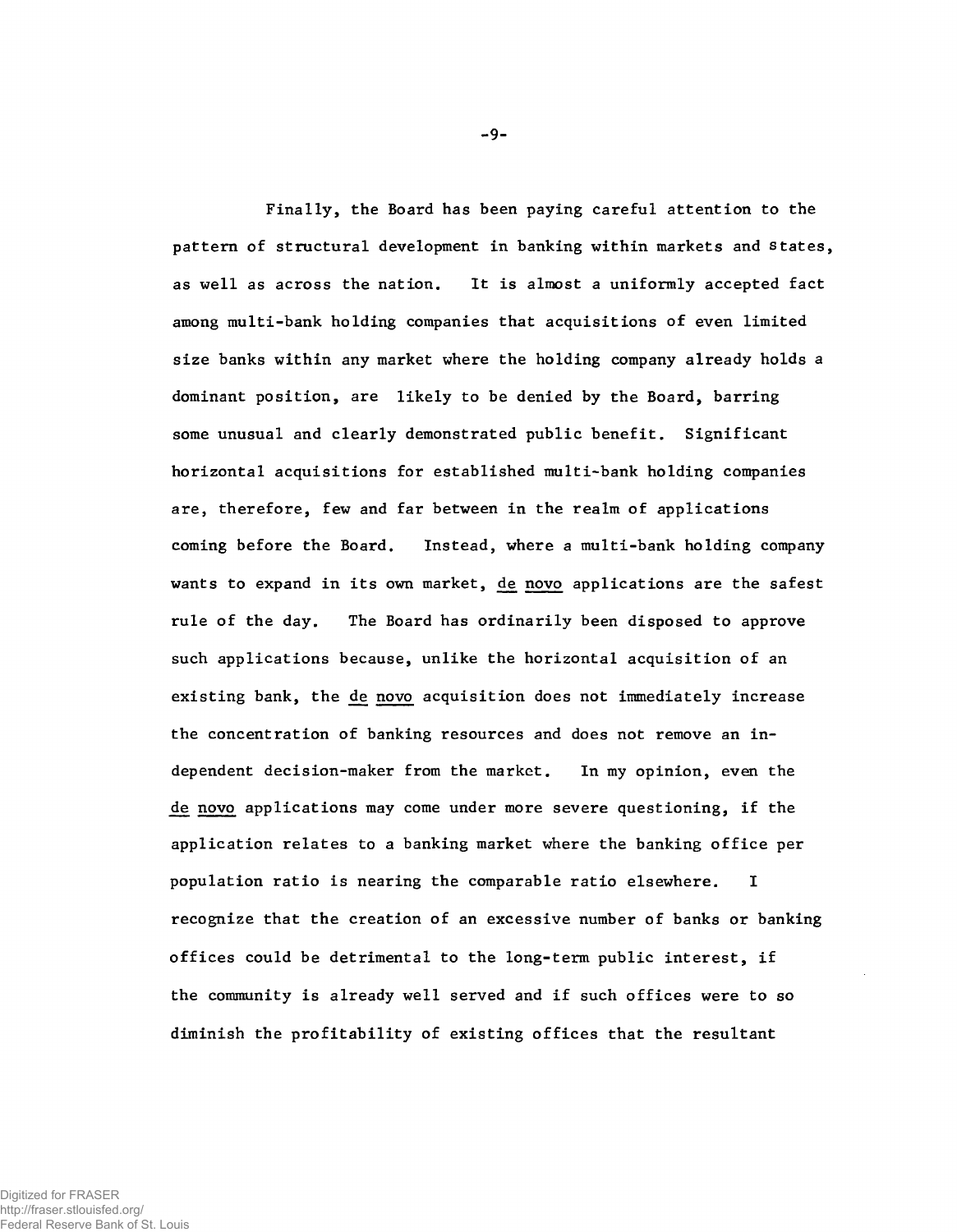**banking units as a total became unprofitable and, therefore, of questionable safety and soundness. The Board lias also been steadily mindful of the need to protect against over-concentration of banking in a particular market, a state, or a region. While we have set no specific percentages as limits to the level of concentration, it is clear that the Board has looked with favor upon the creation of a number of major competitive units, rather than the further expansion of a single unit or a small group of companies.**

**I might just mention here, however, that increased concentration in a state or region may not reflect, in the Board's view, undesirable structural developments. Holding company expansion cannot take place without some degree of increased concentration. While this increased concentration is occurring within the state, furthermore, the availability of services and intensity of competition within local markets throughout the state may also be occurring. And while the state or region may be important in a given case, it is most often the local market--to which individuals and small and mediumsized businesses are ordinarily restricted in acquiring loans— that is of greatest concern to the Board.**

**For the above reasons and because of limited access to capital markets, lower price earnings ratios, and possible dilutions of equity, the rate of new applications handled has fallen sharply. In the first half of 1974 there were 697 applications completed, while in the**

**- 10-**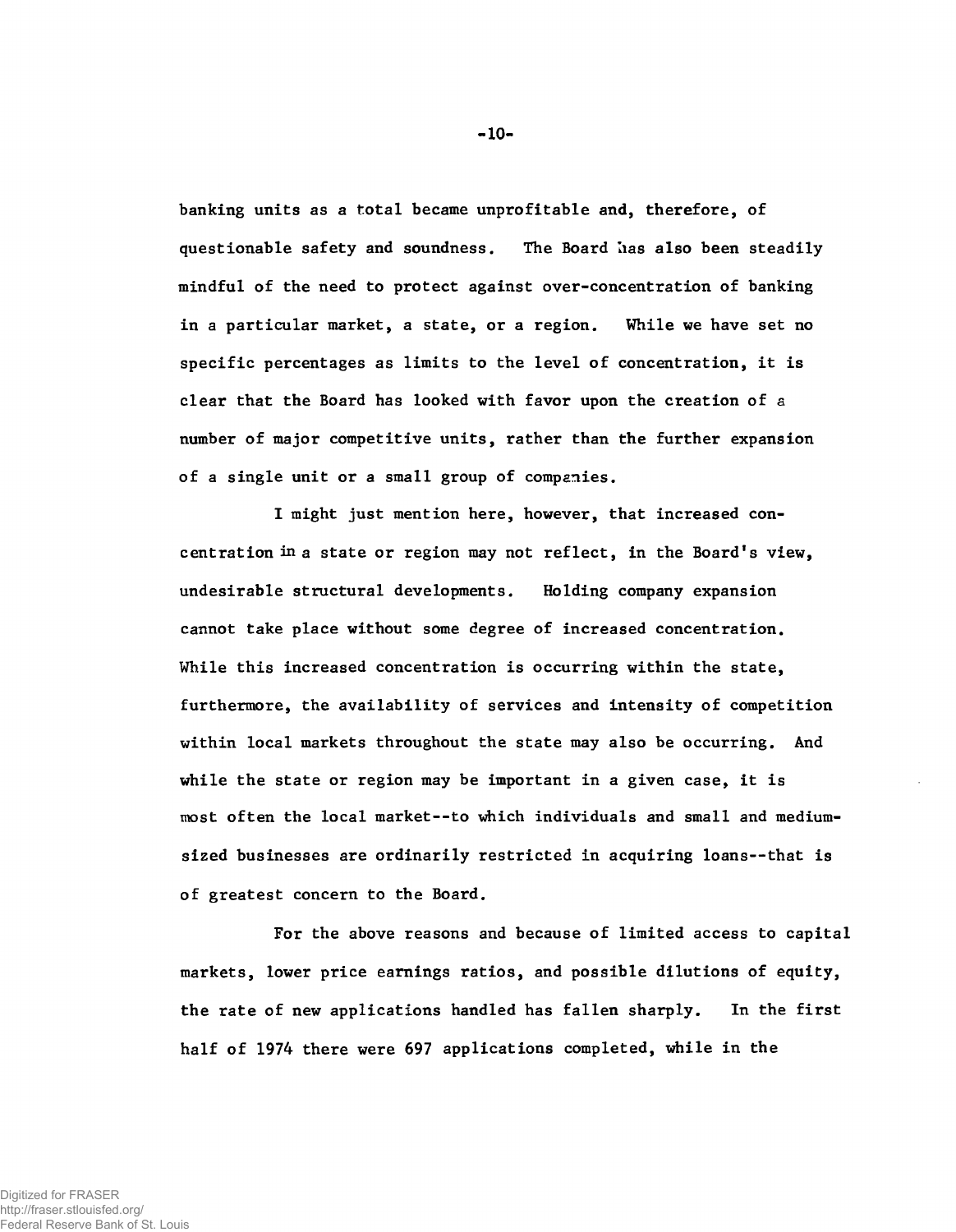**first half of 1975 the total fell about 46 per cent to 375 cases processed. Of particular interest has been the very sharp decline** in completed de novo non-bank applications: down 57 per cent from 339 **in the first six months of 1974 to 145 in the comparable period of 1975. In contrast the de novo bank applications processed decreased by only 10 per cent from 118 last year to 107 this year. The handling rate of applications for acquisitions of existing banks also fell 57 per cent while system processing of applications for acquisition of existing non-bank firms declined only 28 per cent. There were no entries into new activities ruled on in the first half of 1975, while four such cases were handled in the first six months of the past year.**

**As you may know, a majority of the applications processed by the Federal Reserve are handled by the Reserve Banks under a comprehensive set of delegation criteria established by the Board. One of these criteria prohibits Reserve Banks from processing under delegated authority any case in which any department of the Reserve Bank recommends denial. Thus all denials are issued by the Board. Of the 171 cases processed at the Board in the first half of 1975, denials accounted for almost 13 per cent compared to a denial rate of 9.6 per cent in the January-June period of 1974. Incidentally, approximately a fourth of the applications by existing holding companies to acquire an additional bank were denied by the Board during the first half of 1975.**

**- 11-**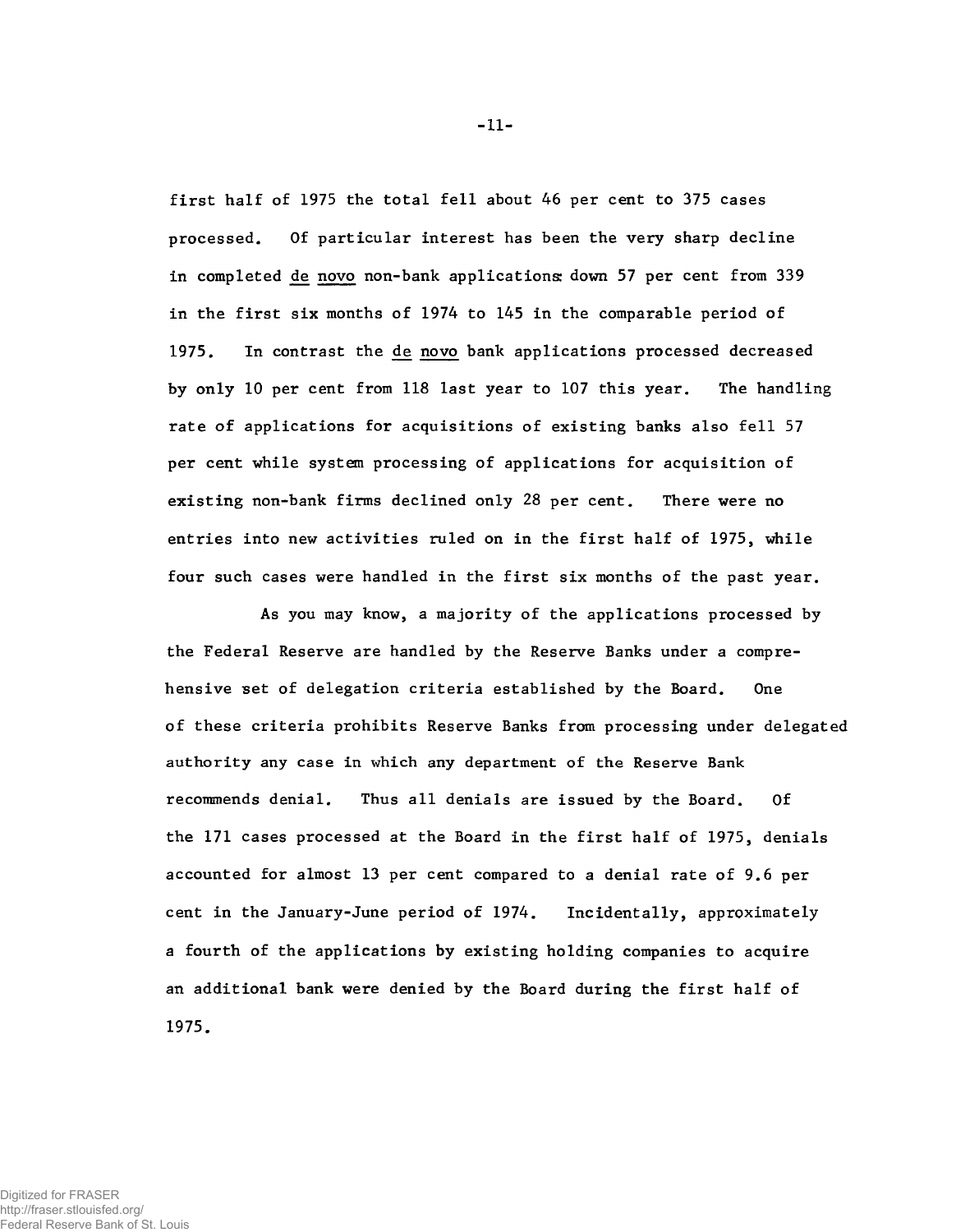**Confession is good for the soul, and I admit that perfection in policy or administrative rulings is unlikely on several counts. First, one should recognize that the Board is a changing** group of men. The present Board has only two members who were **present for the entire time from the 1970 amendment to the Holding Company Act to date. Obviously, some of the newer members can have differing opinions from their predecessors. Second, these are human beings who can and do make mistakes, though hopefully of a small magnitude and without repetition. Thirdly, there are obviously cases where reasonable men can differ and the courts have occasionally instructed us to reconsider an opinion. Finally, other organizations including the IBAA, have sought judicial review of several Board decisions. In the past three weeks alone, the courts have rendered judgments requiring formal hearings, or a modification of a Board decision. I personally feel no animosity concerning such rulings unless they become so numerous as to constitute harassment. There is an element of this latter in the demands for formal hearings. I feel we can accommodate any individual or organization wishing to be heard in our regular protest arrangements. Excessive demands for formal hearings can only slow the machinery and create backlogs of unsolved cases. Nevertheless, the Congress did provide for such formal hearings and we will be responsive to legitimate requests.**

Digitized for FRASER http://fraser.stlouisfed.org/ Federal Reserve Bank of St. Louis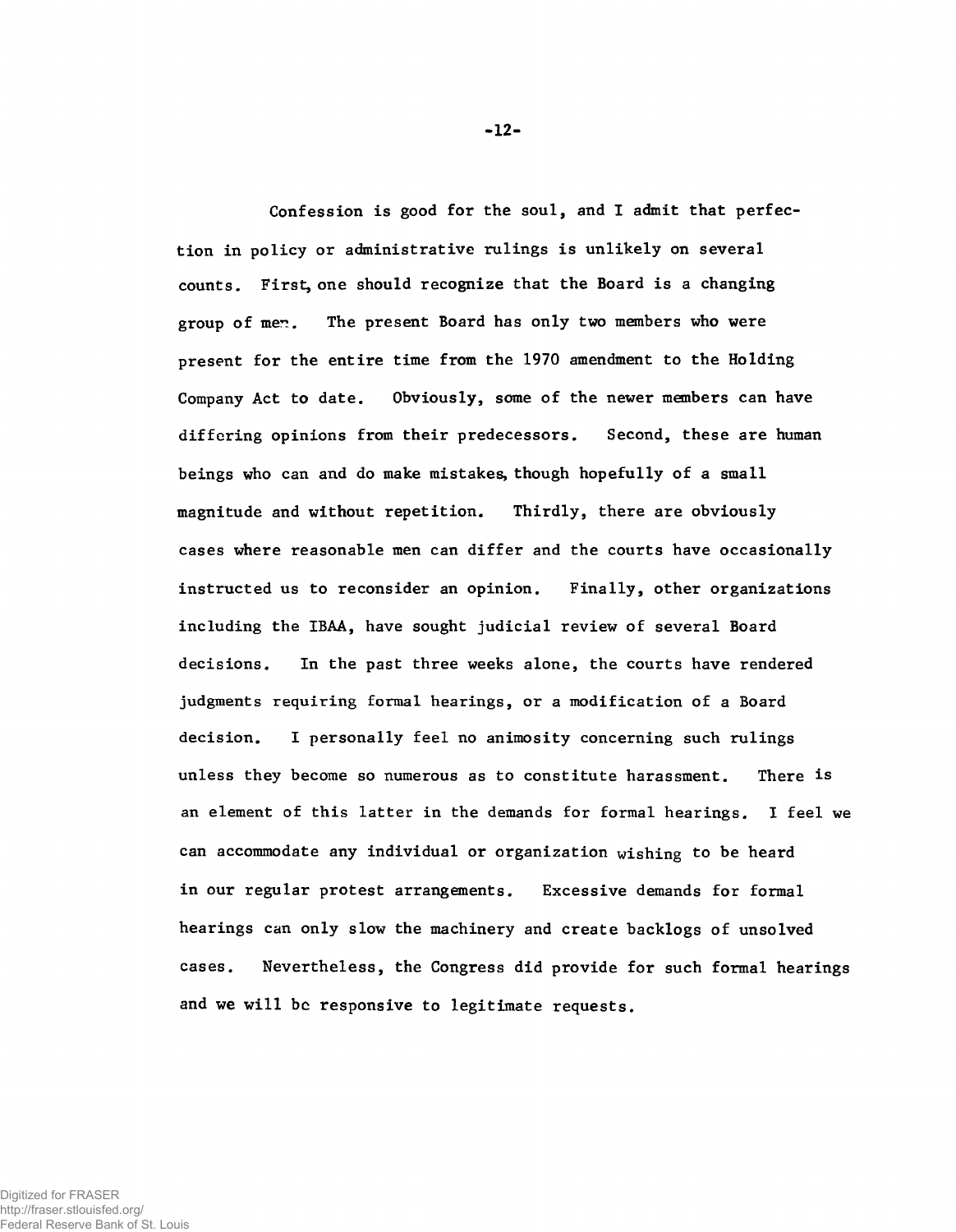**In summary, the Board views the holding company device for which it has regulatory responsibility as a means of improving competition among credit granting units of this nation, and for providing greater public benefits. It does not view this device as a cureall or as a panacea for all banking problems. In fact the Board recognizes that new problems have developed in some holding companies and that others may develop in the future. It has met these problems by rather significant increases in examination, reporting, and inspection analysis, and has limited expansion of those holding companies where problems have developed.**

**None of what I have said is likely to change the minds of those who view every holding company as an economic or credit dictator, or those who see the holding company device as a threat to the dualbanking system. But perhaps what I have said will create an openmindedness to see some benefits coming from the holding company arrangements and perhaps a few will recognize that the Board of Governors has gone to great lengths to protect the public interest, to insure competitive conditions in the industry, and to require demonstrated public convenience and needs before approving the expansion of bank holding companies. Moreover, the Federal Reserve has attempted to insure that the holding companies themselves provide strength to their subsidiaries. In recognizing this, I would hope that you would see**

-13-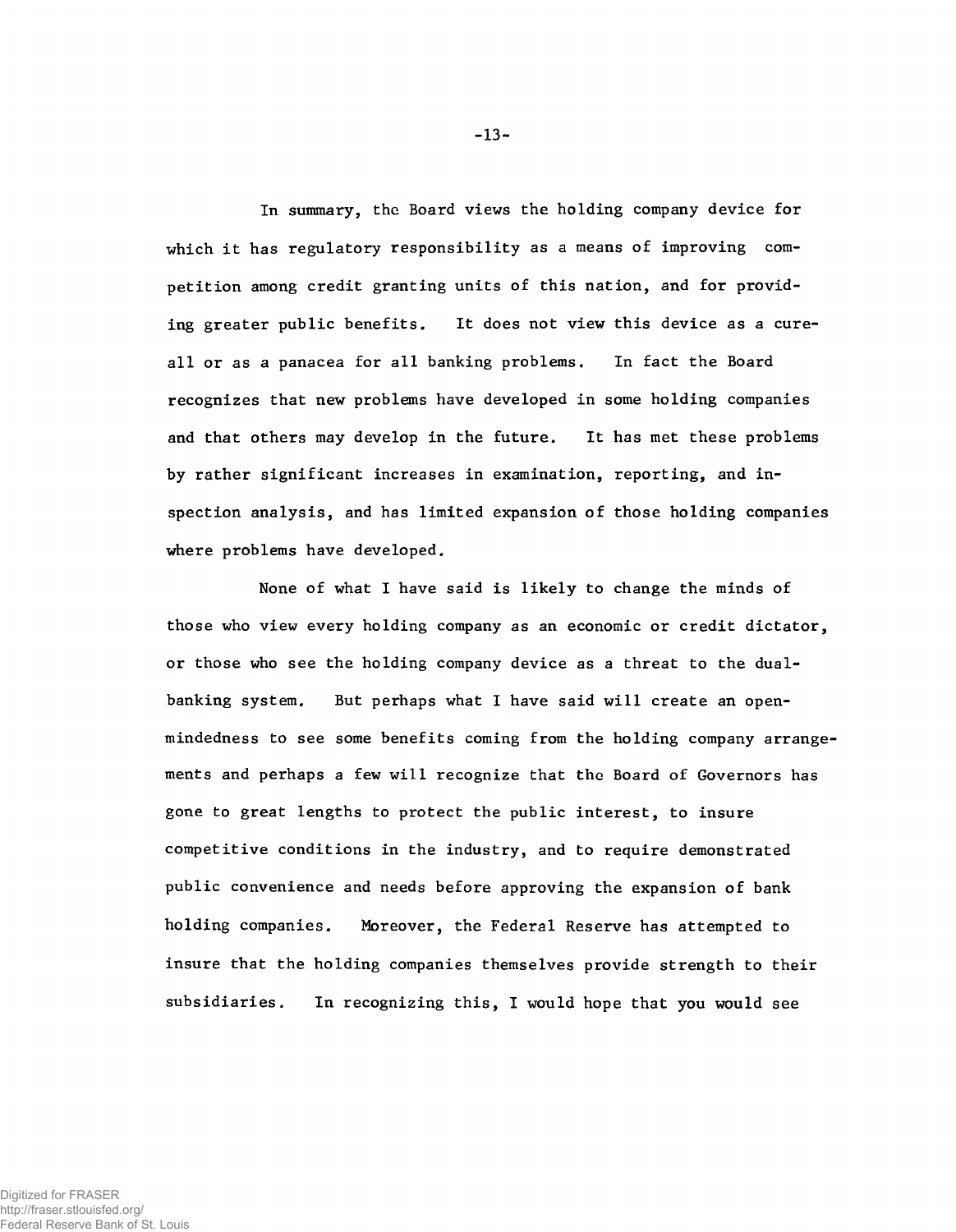**the value of the Board's overview in this field. But I think you should also be cognizant of the fact that the Board of Governors is administering a law passed by Congress, and that our powers of interpretation have quite definite limits in handling this administration.**

**The holding company approach has indeed been used rather significantly since 1970, and as of December 31, 1974, there were onebank and multi-bank companies numbering 1,616 which accounted for 68 per cent of all banking deposits. It might be noted that there were 828 non-member banks with \$30 billion of deposits and 512 member banks with \$192 billion in deposits controlled by one bank holding companies. The multi-bank holding companies numbered only 276 and their bank subsidiaries totaling 2,122 were 61 per cent of all banks affiliated with any holding company but only 15 per cent of all banks in the country. The multi-bank holding company bank subsidiaries accounted for \$287 billion in deposits or 38 per cent of** the nation's total banking deposits.

**Finally, when all is said and done today, I think we have to recognize that the verdict is still out on the holding company device. We may find that the banking industry has created in the holding company arrangements just a poor substitute for branching and has exposed the industry to additional unnecessary risks. On the other hand, we may find that the holding company arrangements have indeed**

-14-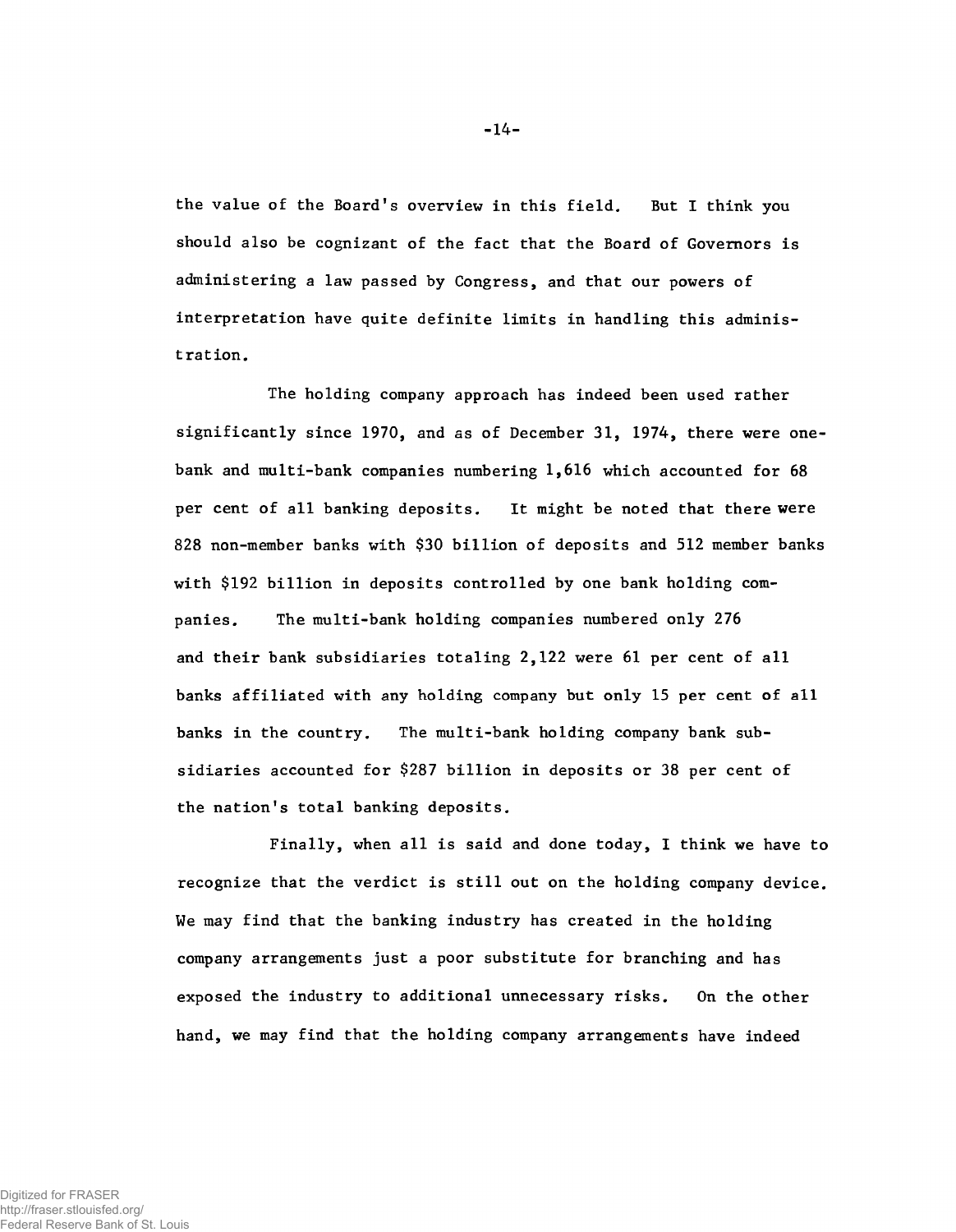**created a more competitive framework for our banking industry and supply good and sufficient public benefits to warrant the continuation and perhaps even some further expansion of the present arrangements. We, at the Board, are in process of reappraising the results of the holding company arrangements. The Board has demonstrated its willingness to ask for Congressional review of developments perceived to be counter-productive to the public good or inimical to sound or progressive banking in this nation. And I can assure you that if our reappraisal of the holding company activities does raise major questions of the effectiveness in furthering the public interest, we will surface these questions with the Congress.**

**Meantime, I think it would be well if the bankers of this nation would be cautious about recommending additional legislative limits and particularly outright abandonment of the holding company device, for in effect, you are asking Congress and the legislatures, to place limits upon the purchase and sale of commercial bank stock. I have always thought it was a basic right of most Americans, unless badly abused, to buy or sell the stock they wished in whatever form and to whomever they wished to sell it. If the majority of the owners of the stock of a single bank wish to sell that stock to a multi-bank holding company, I have thought it to be their right to do so. If we encourage Congress or additional State legislatures to limit this transferability, I think we are entering into a dangerous field.**

-15-